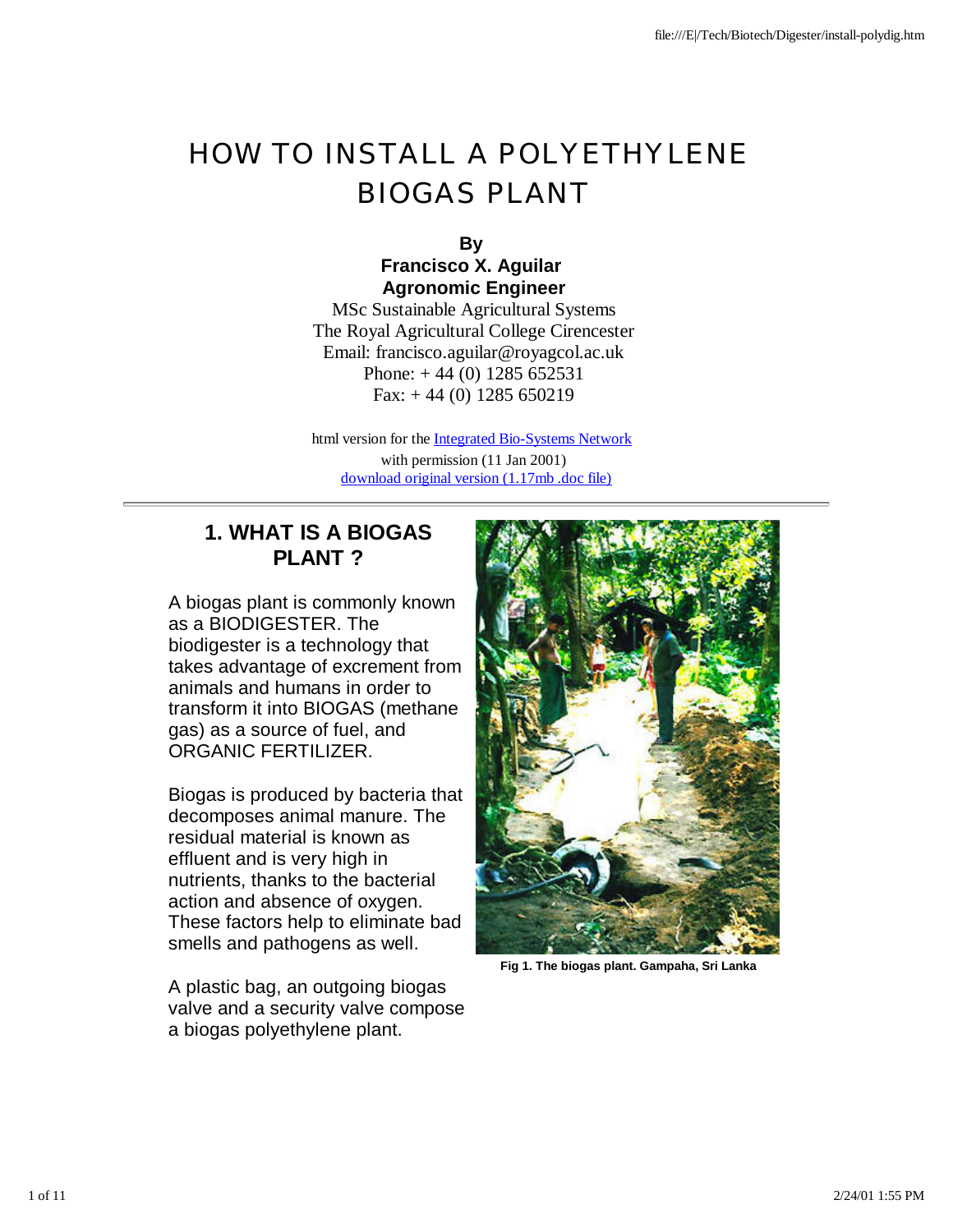## **2. BENEFITS OF BIOGAS TECHNIQUE**

Biodigesters can be fed with animal and human excrement. For this reason, biogas plants help to diminish illnesses and reduce the population of insects like flies and mosquitoes.

Thanks to biogas production, it is no longer necessary to use firewood to cook. The use of firewood affects the environment because it promotes the destruction of the forest and it also causes respiratory illnesses to people who cook with it. Biogas also saves money, replacing electricity or liquid gas as sources of energy for cooking.

Effluent from the biogas plant can be used as organic fertilizer, and the application of chemical fertilizers can therefore be reduced. This way, farmers save money, and pollution of the atmosphere by chemical inputs is avoided. The same effluent can be used in fish ponds and to produce aquatic plants. Aquatic plants produce enough material to feed animals and/or to make compost.

## **3. STEPS TO INSTALL A BIODIGESTER FOR A RURAL FAMILY**

## **Step 1: Materials**

The recommended biodigester length for a small family is 10 meters. To install a biogas plant of this size, the materials listed below are needed:

- 28 meters of natural polyethylene plastic, 1000 gauges, 1.5 meters width.
- $\bullet$  8 used buckets ( $\sim$ 20 L) of the same size or 2 cement pipes, 1 meter length, 12 inches in diameter
- 1 PVC screw (male adapter), 1 inch in diameter
- 1 PVC cap (female adapter) 1 inch in diameter
- 2 meters of transparent plastic hose of 1  $\frac{1}{4}$  inches in diameter
- 1 PVC "T", 1 inch in diameter.
- 2 90º PVC elbows, 1 inch in diameter
- 1 meter of pressure PVC pipe, 1 inch in diameter
- 1 flat PVC cap ,1 inch in diameter
- 2 round plastic or aluminum disks (20-15 centimeters in diameter with a central hole of 1 inch)
- 1 transparent plastic bottle 1 gallon of capacity
- 3 used tires automobile tubes (rubber belts)
- 8 used plastic fertilizer sacks
- 1 galvanized metallic pipe,  $\frac{1}{2}$  inch in diameter 50 centimeters length
- 1 tube of PVC glue
- 1 steel wool
- An automobile or motorcycle as source of exhaust
- 1 plastic hose to take exhaust from the car to the place where the biodigester will be installed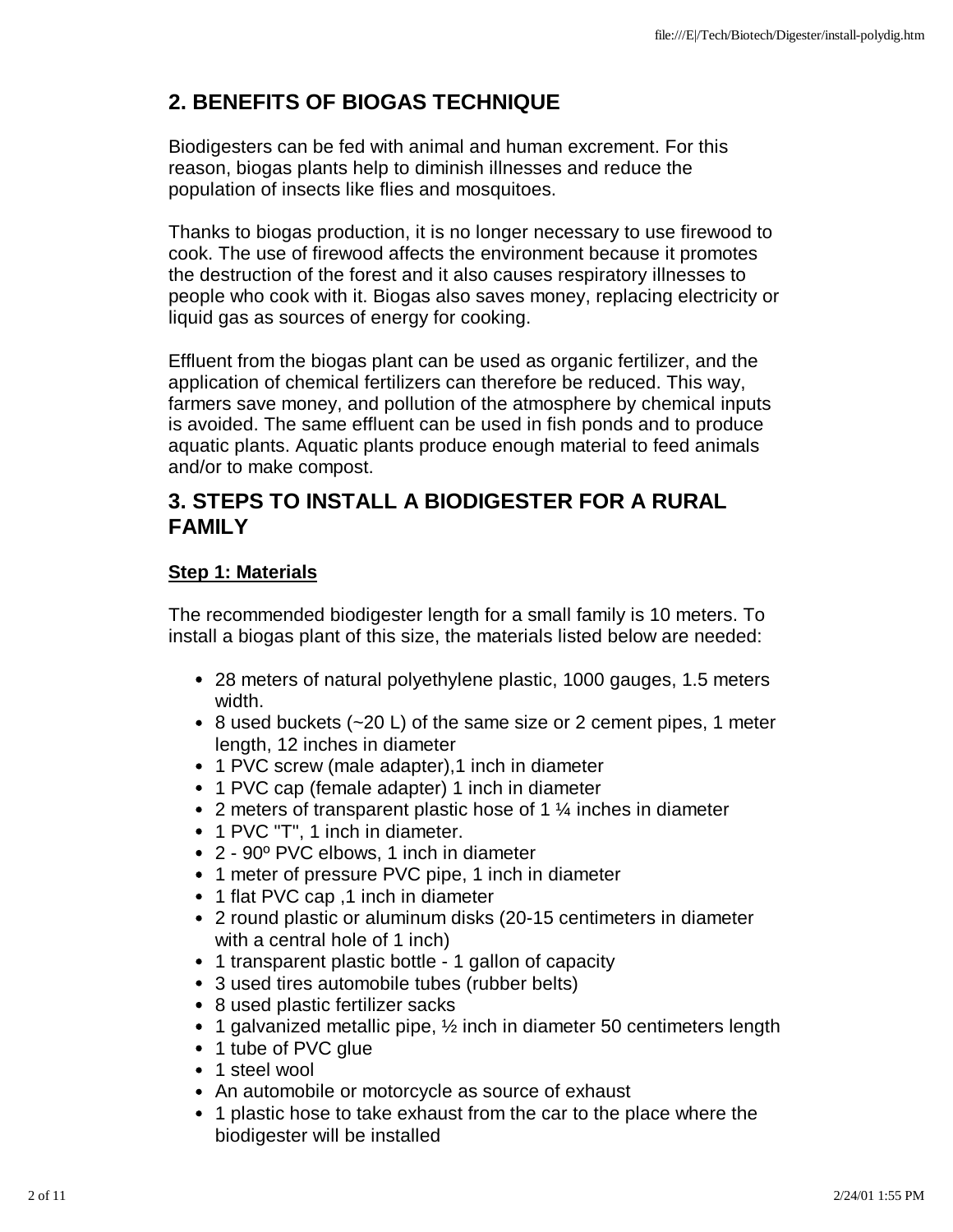

Figure 2. Location where the biogas plant will be installed. Gampaha - Sarvodaya District Center, Sri Lanka.

## **Step 2: Biodigester location**

Once all the materials are obtained, the biodigester location needs to be decided. The biodigester should be close to the animals, and it is also recommended to connect any human latrines to the biogas plant to eliminate another source of pollution. Lastly, the location should be near the kitchen where the biogas will be used.

Next, proceed to dig a grave in the ground. This grave is needed to protect the biodigester from any damage (from wild and domestic animals) and to help to maintain an appropriate atmosphere for the production of biogas.

An inclined gutter should be dug at each end of the grave. It should be the same width as the cement pipes.

It is necessary that the floor of the grave is in no way sloped, or else, the system will not work. Also, the walls should be totally flat and free of stones or roots that can break the bag.

Dimensions for the grave are as follows:



Figure 3. Dimensions of the grave, calculated for a plastic bag 1,5,m width.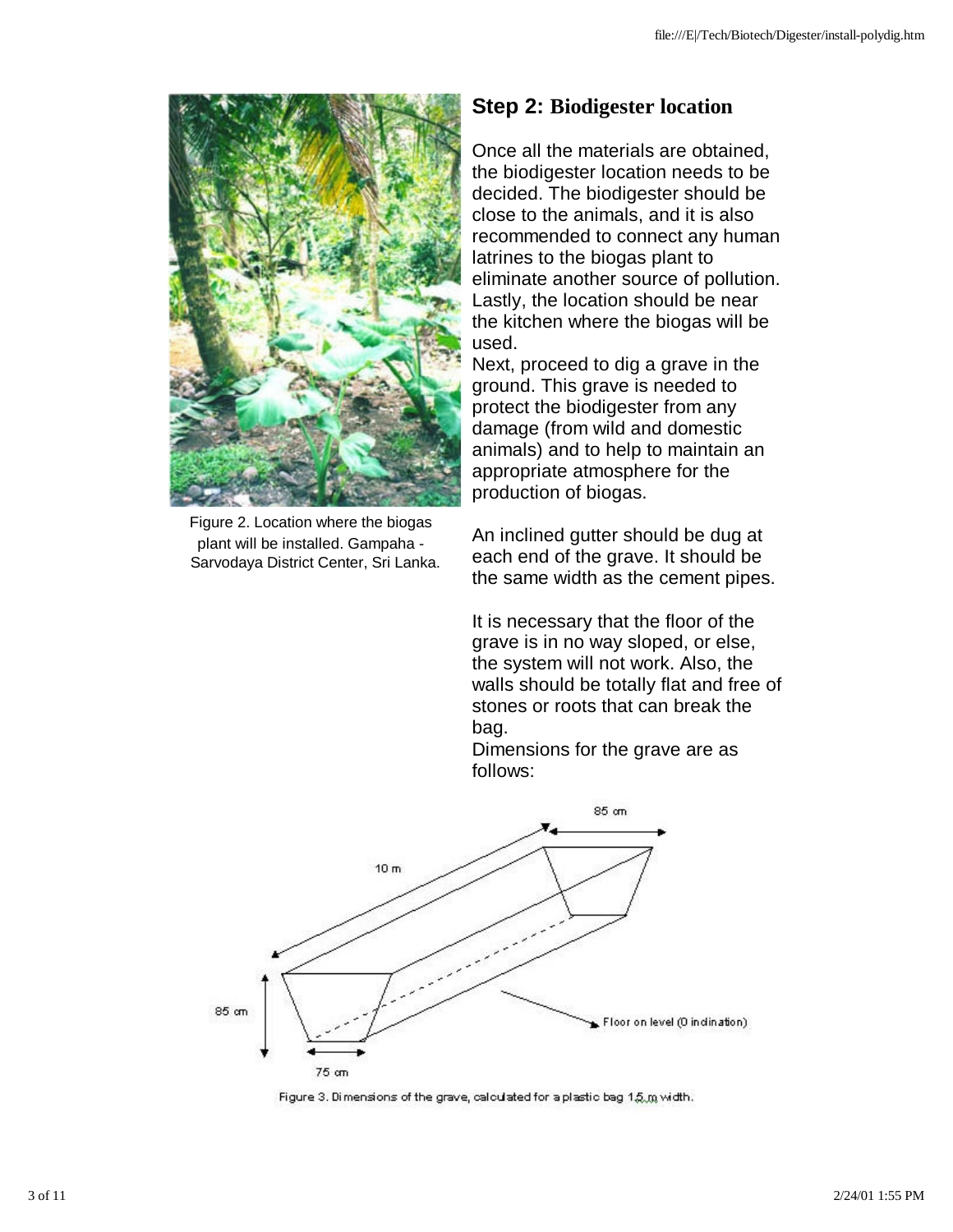

**Figure 4. Details of the dug that should be dug at each end of the grave. Source. Botero** *et al.,* **1999.**



**Fig. 5. Preparing the plastic bag. A person pulls one plastic bag thorugh the other.**

#### **Step 3: Preparing the plastic bag**

Extend the 28 m plastic bag on a flat floor that does not have any stones that can break it. It is better if this process is carried out in a hall room of the community centre. Then, fold the plastic in half and cut it in two 14 meters pieces.

Next, a person (with no belt, rings or anything that might break the bag) introduces the second bag into the first one by pulling it through the 14 m length of the bag. When the second bag has been pulled through, the system is now a double bag, 14 meters in lenght. Now, the bag is ready and should be folded and stored in a safe place until the day of installation.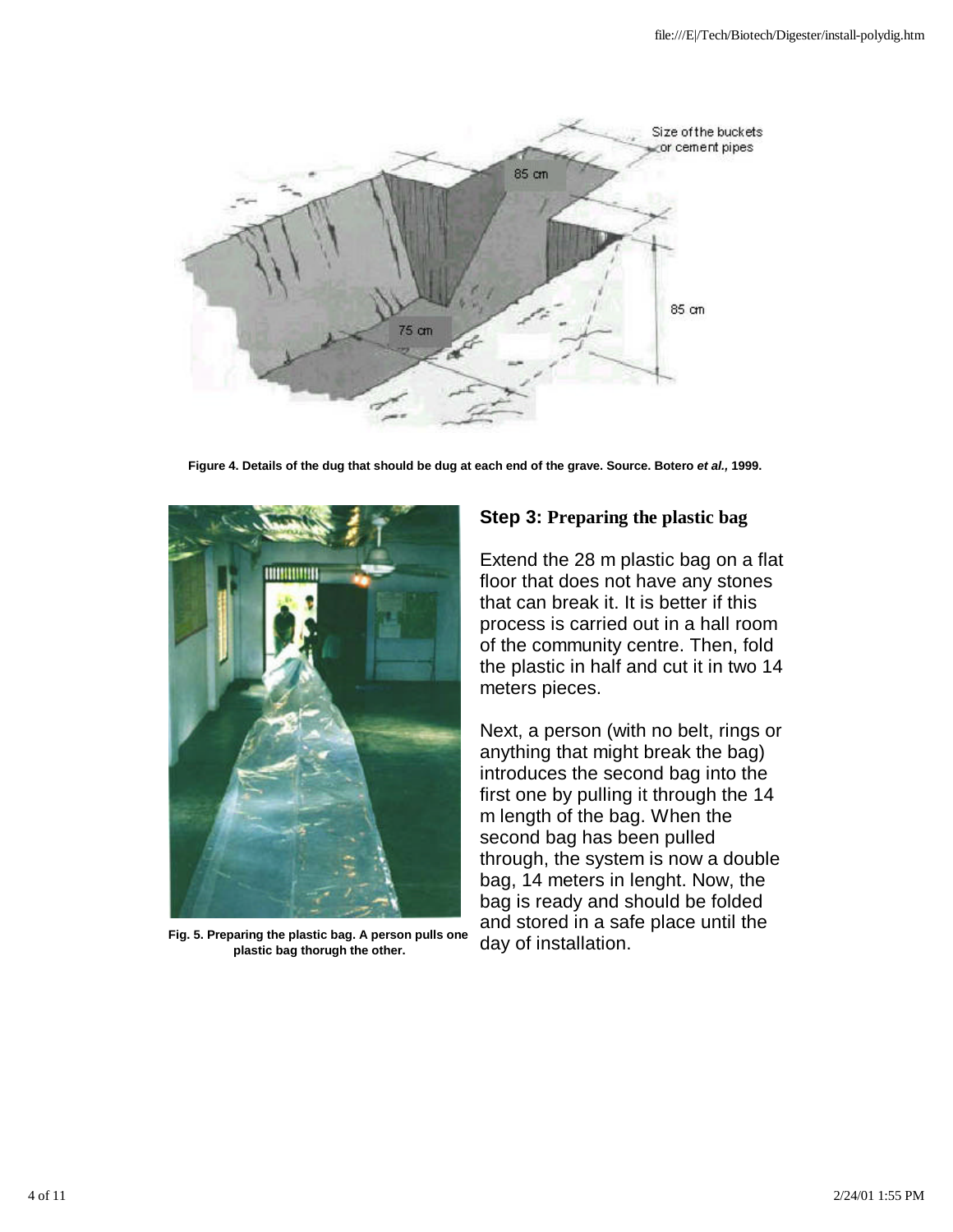**Fig 6. Sequence of the installation of the outgoing biogas valve.**



## **Step 4: Outgoing biogas valve**

Four meters from one end of the double bag (nearest to the kitchen), make a small cut (¼inch) to introduce the 1 inch PVC screw. Between the screw and the double bag, place a plastic disk and a rubber disk (piece of used tire). Then, outside the double bag, place another rubber disk, then a plastic disk and the PVC adapter.

Next, place a 10 cm PVC tube, the PVC elbow and the second 1 inch PVC tube. Finally, place the plastic bag with the outging valve in the grave and pass the two ends of the double bag through the 1 meter cement tubes. Instead of cement tubes, you can use plastic buckets. Remove the bottoms of three buckets and connect them together to make a pipe. . You will need 4 buckets at each end (8 buckets total).

## **Step 5: Security valve**

Next, the **security valve** should be placed according to the following: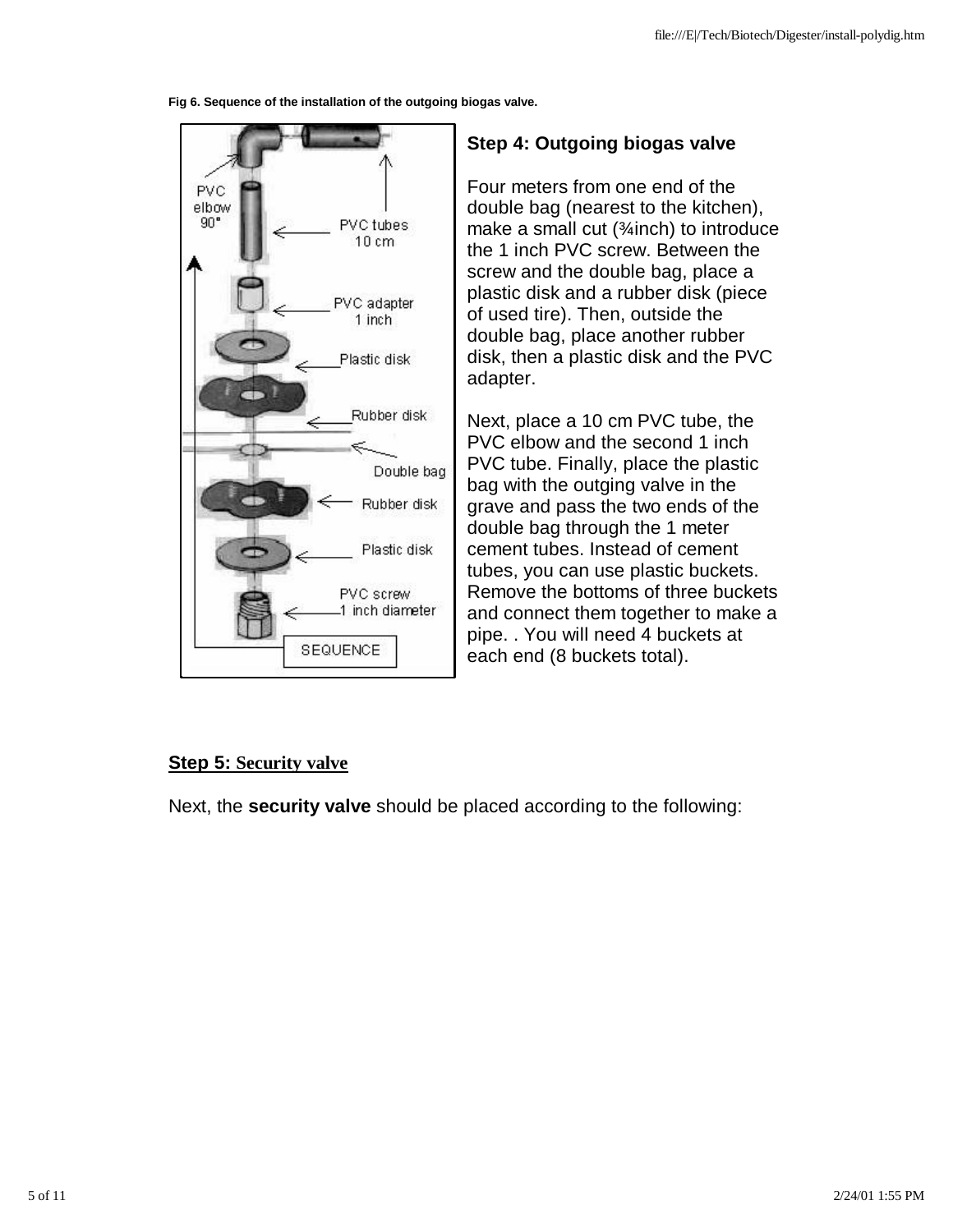

**Figure 7. Diagram of the security valve.**

Figure 8. The security valve is tied to a wooden post.

ATTENTION: Make sure the **20 cm PVC tube**, **is not glued to the "T"**. Every **six months**, the Steel wool **needs to be changed**, without dismantling the rest of the system.

Insert the valve into a transparent plastic bottle, full of water, and tie it to a wooden post (next to the exit valve). Make small holes in the plastic bottle to ensure that the 20 cm PVC pipe is 8-10 cm under the water level.

Finally, the outgoing biogas and security valves are connected through the transparent plastic hose.

## **Step 6: Fill up the biogas plant with exhaust and water**

Tie one end of the double bag with rubber belts, and insert a hose into the other end. Connect this hose to the exhaust pipe of a car, making sure it is well attached. Start the engine, and let it run until the bag is full. When the outgoing biogas valve starts to bubble, that indicates that the biodigester is at its maximum capacity.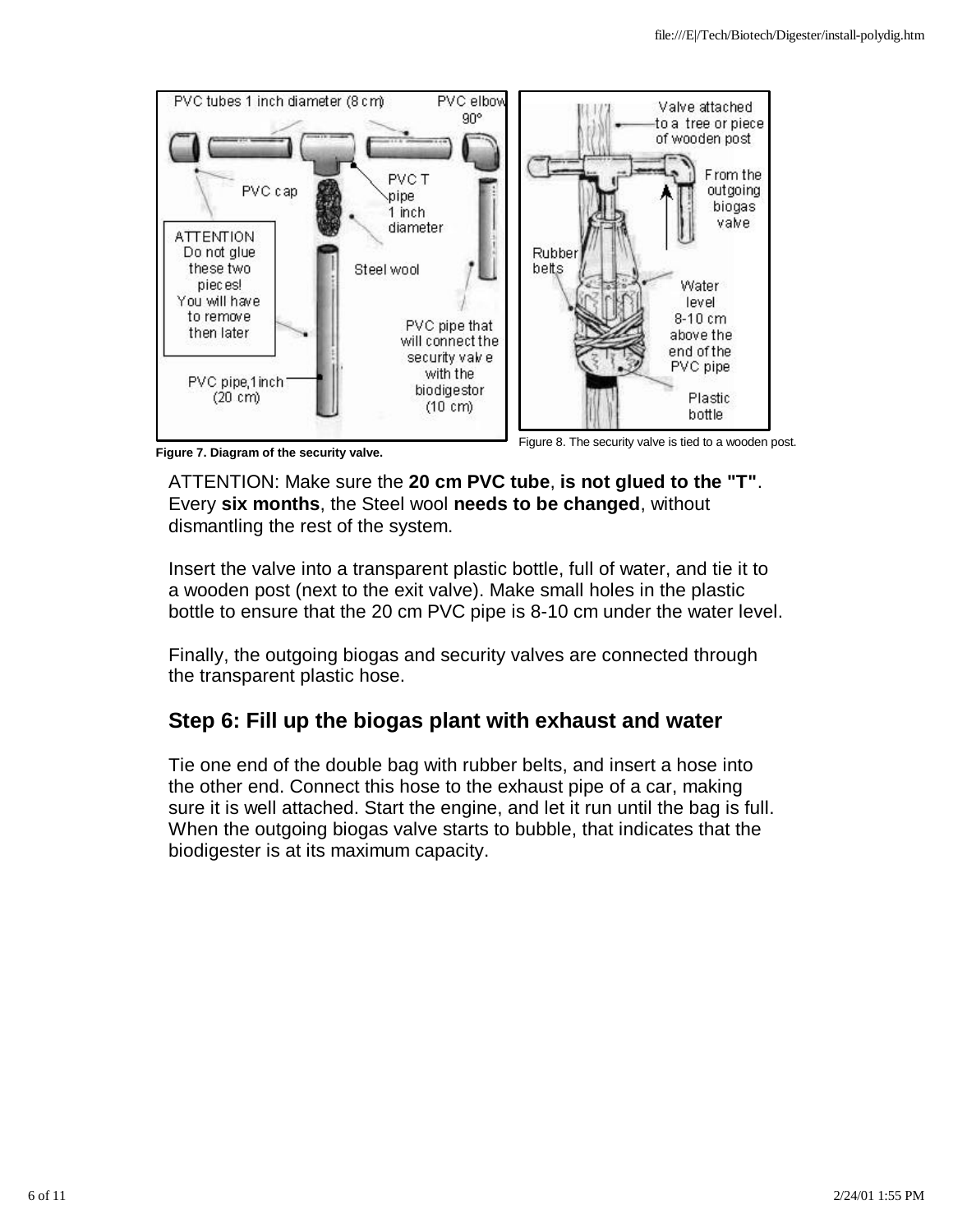

**Figure 9. Connecting a hose to the exhaust pipe of a car, in order to fill the plastic bag with exhaust.**

Next, through the same hose, fill the biodigester with water, until it reaches the level of the buckets, and the gas can no longer escape. This is a critical step, because if it is not carried out correctly, the bell where the biogas will be stored will not form.



Figure 10. Photo of a biogas plant, filled with exhaust and water.



Figure 11. Diagram of a biogas plant, full of exhaust and water. Water represents 75% of the total volume of the bag. The other 25% is full of exhaust.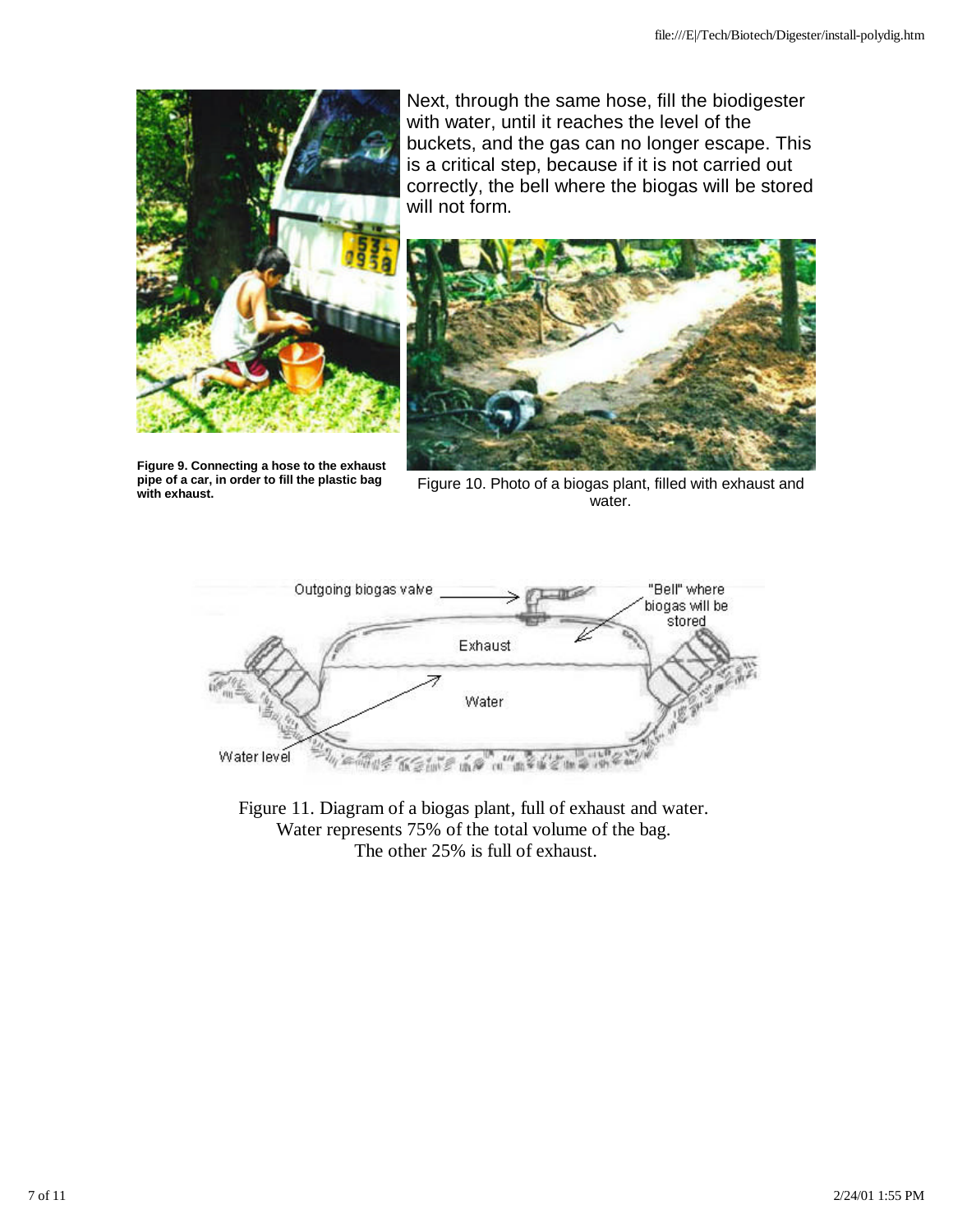

**Figure 12. When water reachs the level of buckets, both ends are opened. Water level keep gases inside the bag, forming a bell.**

At this point, open both ends of the plastic bag. The bell should be formed and biogas will not escape.

#### **Step 7: Management of the biogas plant**

Daily, the biogas plant must be fed with 18 kilos of FRESH excrement (from cows, buffaloes, goats, pigs, etc.) blended with 90 kilos of water. This is approximately a mixture of 1 bucket of excrement with five buckets of water. This mixture is needed to replace the water lost during the process and keep a flowing material inside the biodigester.

YOU SHOULD **NEVER** CHARGE THE BIOGAS PLANT WITH **CHICKEN MANURE**. This is not appropiate for biogas production.



**Figure 13. The biogas plant should be fed every day with fresh manure. Manure is blended with water (1:5) and then through to the biodigester.**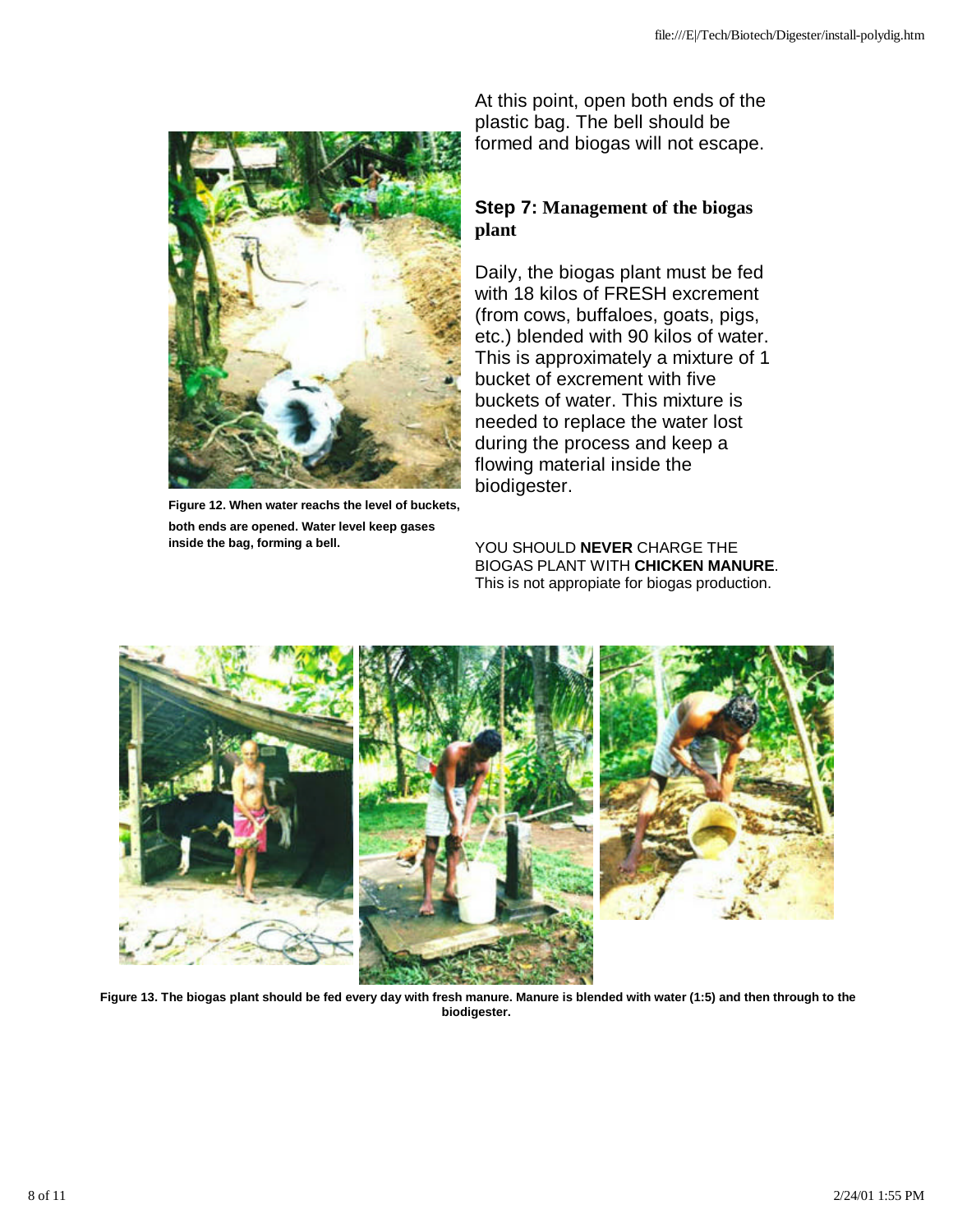#### **Step 8: Protection of the biodigester and use of organic fertilizer**

In order to protect the plastic bag from sunlight and animals, a roof and a fence should be built. This will extend the life of the biogas plant (10 years)

Dig a hole next to the end of the biogas plant to collect the effluent which can be used as fertilizer (see figure). This fertilizer can be utilized for orchards or to produce aquatic plants for animal consumption or composting, as well as in ponds for breeding fishes.

Fig 14. The effluents from the biodigester can be used directly as organic fertilizer or to produce aquatic plants, that then can be used to feed pigs or produce compost.

#### **Step 9: Install the burner**

30 days after the installation of the biogas plant, remove the PVC cap from the security valve and connect the end of the PVC pipe to the burner. All connections should be made with plastic or PVC pipe, because the biogas is corrosive. Only the pipe that will be used to burn the biogas is galvanized iron.

BIOGAS PLANT